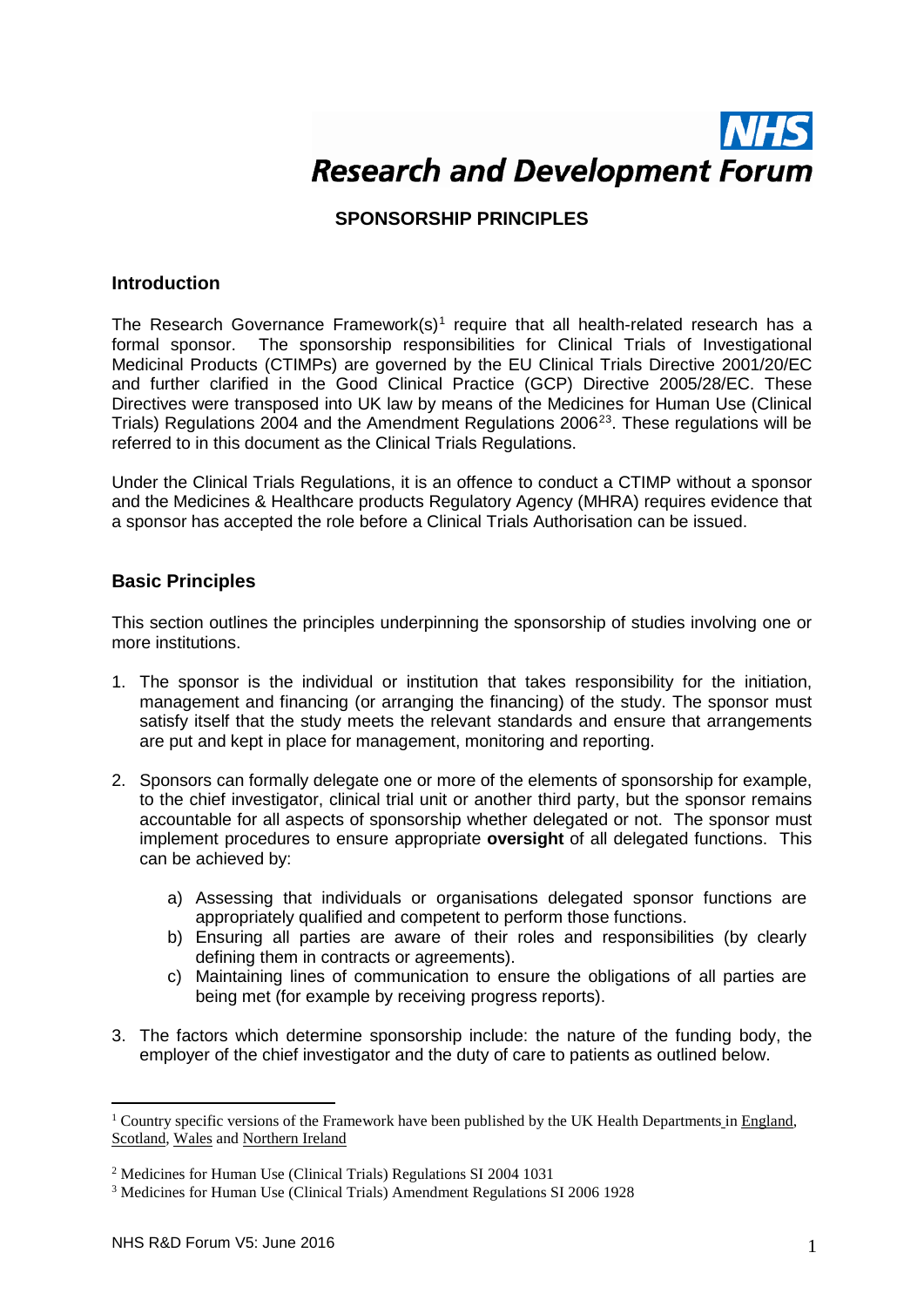- a) Where a commercial organisation (such as a pharmaceutical company) funds a study for which it retains ownership of the intellectual property rights, the company invariably acts as the sponsor.
- b) Where a study is funded by a research council, medical charity or other noncommercial body, the funder may be willing to act as the sponsor, particularly where it also employs members of the research team or retains an interest in any intellectual property that is generated. It is important to note that funders do not automatically accept the role of sponsor and where this is the case, the grant application will need to confirm details of sponsorship arrangements.
- c) Where an investigator undertakes a study on behalf of his/her employing institution and the funding body is unwilling to act as the sponsor, the employing institution may act as the sponsor.
- d) Where an investigator undertakes a study in which the participants are owed a duty of care by the host rather than the investigator's employing institution, the host institution may act as the sponsor. However, the duty of care remains the responsibility of the host institution, irrespective of whether they are the sponsor.
- e) Under the Clinical Trials Regulations, it is possible for an individual investigator to take on the role of sponsor. However, many institutions prohibit their employees from doing so, in view of the potential risks this might involve.
- f) If no one is willing to take on the sponsor role, the study may not proceed.

Questions and answers relating to sponsorship of publically funded trials are detailed below.

#### **1. What is the expectation of sponsors?**

It is essential that sponsoring organisations understand their role and responsibilities and have the necessary systems and processes in place in order to support and promote high quality research. The Health Research Authority has published a document outlining its [expectations of sponsorship.](http://www.hra.nhs.uk/documents/2014/01/hra-expectations-sponsorship-v1-4-final-1-0.docx)

#### **2. Which studies require a sponsor?**

All research falling under the remit of the Secretary of State for Health must have a formal sponsor. This includes all research in health and social care that involve NHS patients, their tissue or information, staff, equipment or other resources of the NHS. There are similar requirements for research involving social care practitioners, clients and resources, where this falls under the Secretary of State for Health's remit.

#### **3. Can there be more than one sponsor for a trial?**

Where two or more organisations share a significant interest in a study, for example, one as employer of the chief investigator and another as the principal host institution, they may elect to act as **co-sponsors** or **joint sponsors**.

• **Co-sponsors** agree an allocation of defined sponsor responsibilities. The Clinical Trials Regulations group the sponsor's responsibilities by function (Part 3, 4, 5, 6 and 7) and the activities associated with these functions are detailed in Table 1.

Co-sponsors divide amongst themselves both the responsibilities and the liabilities associated with sponsorship. The clinical trial authorisation (CTA) must clearly define the set of sponsorship responsibilities taken on by each party.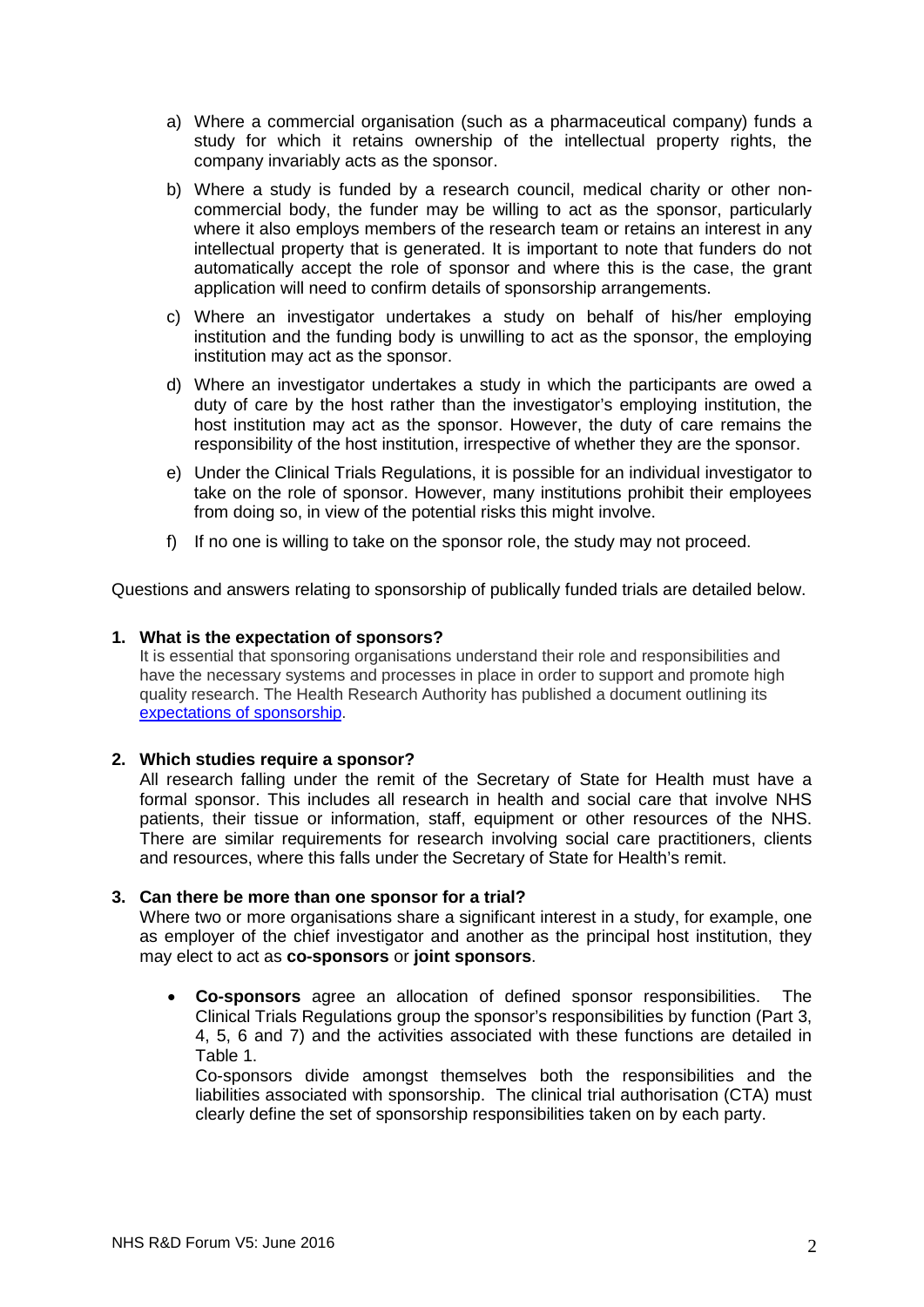The allocation of sponsor responsibilities will be determined by the expertise and capacity of the individual or institution to discharge them in relation to the risk posed by the study.

• **Joint sponsors** are partner organisations who accept joint liability for all of the sponsor's responsibilities. They are jointly and severally responsible for all the duties of the sponsor, such that all are responsible in the event of a failure of any one of the partner organisations to discharge their responsibilities*.* Both organisations would have to have suitably qualified and trained staff to oversee all of the sponsor's activities.

**N.B.** Most institutions that sponsor CTIMPs have chosen to adopt sole sponsorship or cosponsorship arrangements as they offer the greatest degree of clarity and transparency in the allocation of roles and responsibilities.

## **What responsibilities are undertaken by institutions sponsoring CTIMPs?**

The legal responsibilities of the sponsor that are outlined in the Clinical Trials Regulations and are set out in Table 1.

| <b>Sponsor's Function and Responsibilities</b>                                                                                               | <b>UK SI 2004/1031</b><br><b>Reference</b>                        |
|----------------------------------------------------------------------------------------------------------------------------------------------|-------------------------------------------------------------------|
| A. Authorisation for clinical trials and research ethics committee opinion                                                                   |                                                                   |
| Obtain required authorisations to commence the trial (clinical trial<br>authorisation and favourable ethics committee opinion)               | Part 3: Regs. 12, 13, 17,<br>18, 19 and 20<br>Schedules 3,4 and 5 |
| Keep records of all amendments to the authorisations and obtain<br>approval where approvals are required                                     | Part 3: Regs. 22, 24, 25<br>and $26$                              |
| Produce undertaking to allow inspection of premises in third countries if<br>required                                                        | Part 3: Reg. 21                                                   |
| Notify all relevant bodies of the conclusion or termination of the trial<br>within the specified timeframes                                  | Part 3: Reg. 27                                                   |
| <b>B.</b> GCP and the conduct of clinical trials                                                                                             |                                                                   |
| Ensure that the conditions and principles of Good Clinical Practice are<br>satisfied and adhered to                                          | Part 4, Reg. 28<br>Schedule 1                                     |
| Ensure that the trial is conducted in accordance with the protocol and<br>subsequent amendments                                              | Part 4: Reg. 29                                                   |
| Notify any serious breaches of Good Clinical Practice or the protocol,<br>or any urgent safety measures taken to the appropriate authorities | <b>Part 4: Regs. 29A and 30</b>                                   |
| Ensure investigational medicinal products and relevant devices are<br>available to subjects free of charge                                   | Part 4: Reg. 28                                                   |
| Keep a trial master file to hold all documents relating to that trial                                                                        | Part 4: Reg. 31A                                                  |
| Appoint named individuals responsible for archiving the trial essential<br>documents                                                         | Part 4: Reg. 31A                                                  |
| C. Pharmacovigilance                                                                                                                         |                                                                   |
| Ensure an investigator's brochure exists and is validated and updated                                                                        | <b>Part 1: Reg. 3A</b>                                            |

#### **Table 1. (Reproduced with kind permission from the MHRA Guide ISBN 978 0 11 708107 9)**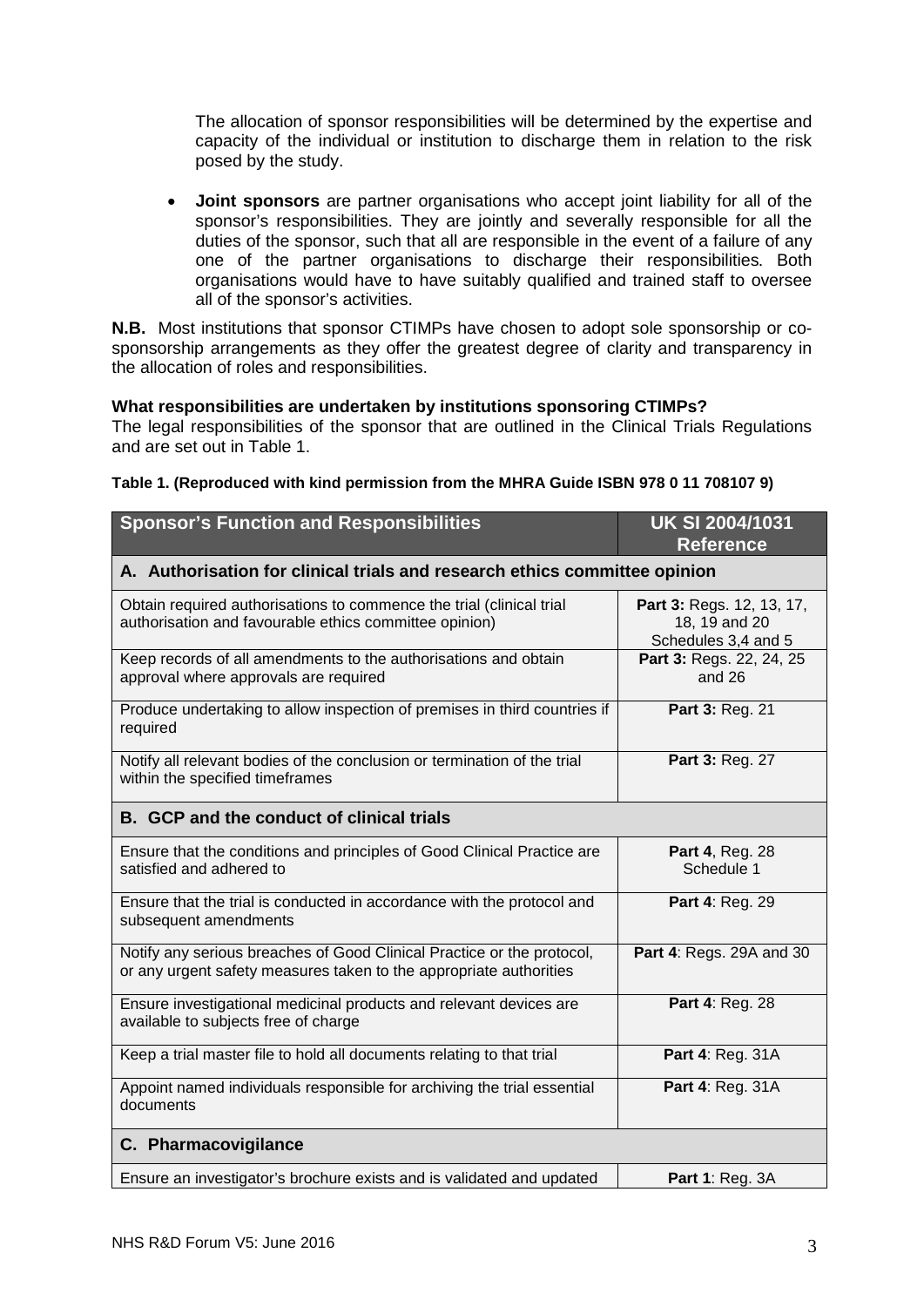| at least annually                                                                                                                                    |                                                 |  |
|------------------------------------------------------------------------------------------------------------------------------------------------------|-------------------------------------------------|--|
| Keep records of all adverse events relating to that trial which are<br>reported by investigators                                                     | Part 5: Reg. 32                                 |  |
| Record and report suspected unexpected serious adverse reactions to<br>appropriate authorities within specified timelines                            | Part 5: Reg. 33                                 |  |
| <b>Sponsor's Function and Responsibilities</b>                                                                                                       | <b>UK SI 2004/1031</b><br><b>Reference</b>      |  |
| C. Pharmacovigilance Continued                                                                                                                       |                                                 |  |
| Ensure all suspected unexpected serious adverse reactions including<br>those in third countries are entered into the European database               | <b>Part 5, Reg. 34</b>                          |  |
| Provide annual list of suspected serious adverse reactions and a safety<br>report to the appropriate authorities                                     | Part 5: Reg. 35                                 |  |
| D. Manufacture and labelling of investigational medicinal product                                                                                    |                                                 |  |
| Meet requirements for the authorisation to manufacture and import<br>investigational medicinal product (including the use of hospital<br>exemptions) | Part 6: Regs. 36 and 37<br>Schedules 6, 7 and 8 |  |
| Certification of the investigational medicinal product by a Qualified<br>Person                                                                      | Part 6: Reg. 43                                 |  |
| Two-step release process for investigational medicinal product<br>('technical release' and 'regulatory release')                                     | Part 6: Reg. 43                                 |  |
| Ensure investigational medicinal product is labelled in accordance with<br>Article 15 of Commission Directive 2003/94/EC                             | Part 7: Reg. 46                                 |  |

Where, for example, the co-sponsorship model is adopted, formal arrangements should be put in place:

1) **Between the co-sponsors** - so it is clear where all liabilities<sup>[4](#page-3-0)</sup> lie.

This is usually documented using a contract or a Memorandum of Understanding either issued on a trial-by-trial basis or as an overarching master agreement for all clinical trials where two or more organisations are closely connected and often collaborate (e.g. NHS Trust and university).

2) **Between sponsors and those delegated sponsor functions** - to ensure all parties are aware of their delegated functions.



<span id="page-3-0"></span><sup>4</sup> The liabilities for fulfilling the requirements of the Clinical Trials Regulations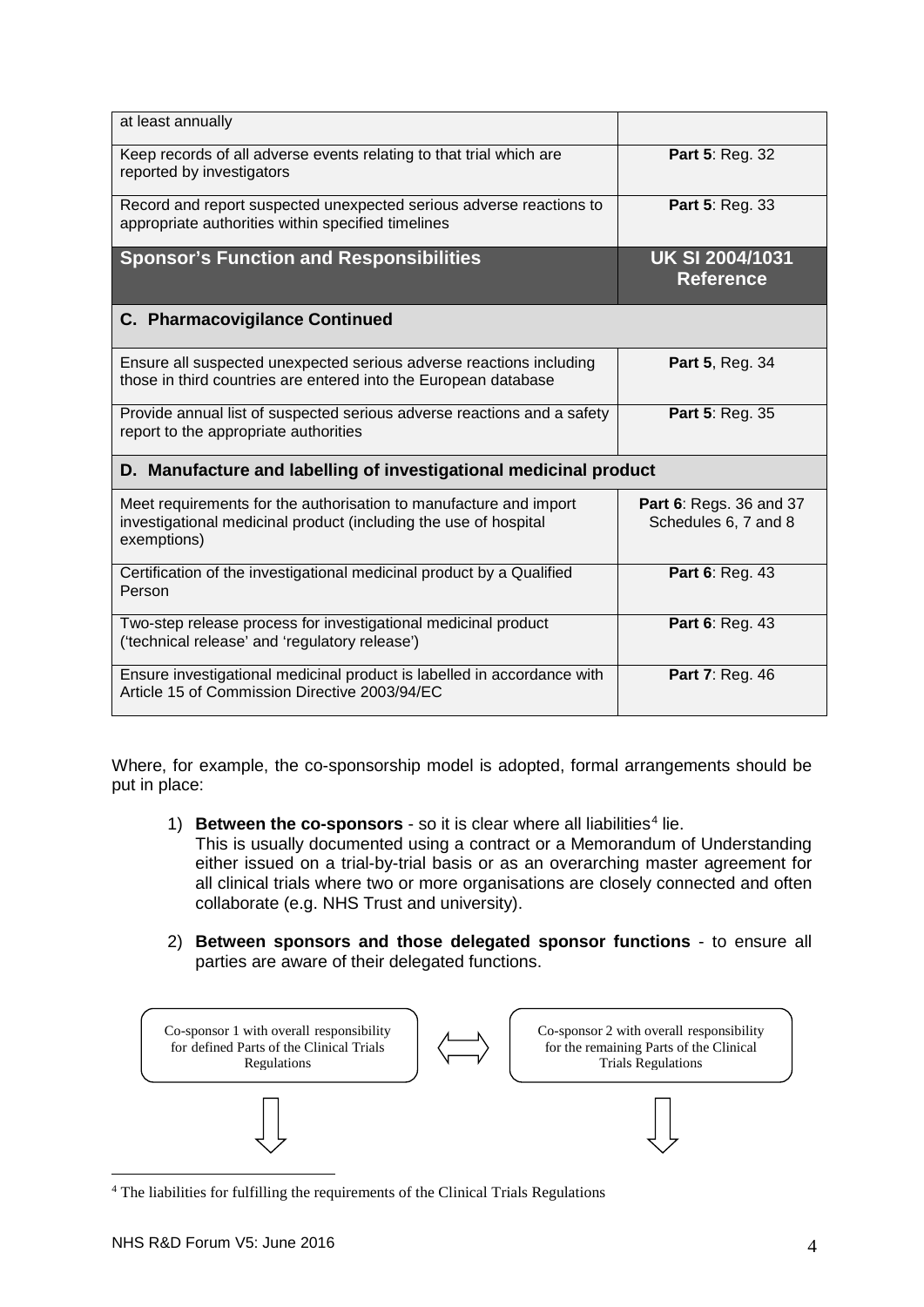Sponsor functions may be delegated to third parties (either internally or externally). Examples include: chief investigator, clinical trials unit, central laboratories and participating sites.

#### **Diagram: An illustration where two co-sponsors allocate and delegate responsibilities and functions**

#### **4. What are the risks attached to an organisation taking on the role of sponsor?**

A sponsor organisation is exposed to potential risks in a number of areas.

- Financial e.g. claims for damages<sup>[5](#page-4-0)</sup> from individuals who participated in clinical trials.
- Legal e.g. prosecution by MHRA or other regulatory authority for a breach of Clinical Trials Regulations, such as failure to comply with the conditions of ethical approval or contravention of pharmacovigilance requirements. N.B. Clinical Trials Regulations provide a defence of due diligence [\(Regulation 51 of](http://www.legislation.gov.uk/uksi/2004/1031/regulation/51/made)  [SI 2004 1031\)](http://www.legislation.gov.uk/uksi/2004/1031/regulation/51/made).
- Reputation e.g. adverse publicity arising from failure of the study, failure to meet required standards of GCP identified at MHRA inspection, or from prosecution as outlined above.

A detailed risk assessment should always be performed when planning a new study and practical advice on risk assessment can be found in the NIHR [Clinical Trials Toolkit.](http://www.ct-toolkit.ac.uk/routemap/risk-assessment)

#### **5. How can a sponsor mitigate against risk?**

The following principles underpin successful risk mitigation:

 Risk assessment prior to commencement of trial and careful consideration when deciding to undertake high risk activities (the sponsor must be confident that the appropriate systems, capacity and expertise are in place and any risks are mitigated and are substantially outweighed by the benefits).

**N.B.** The National Institute for Health Research (NIHR) has adopted the [Research](http://www.nihr.ac.uk/policy-and-standards/framework-for-research-support-services.htm)  [Support Services framework](http://www.nihr.ac.uk/policy-and-standards/framework-for-research-support-services.htm) for local health research management. Annex 5 of the support framework documents includes a planning tool which is designed to ensure operational risks are identified early and addressed proportionately.

- Ensuring that all responsibilities listed in the Research Governance Framework and for CTIMPs, the Clinical Trials Regulations have been formally assigned to and accepted by, specified institutions, groups or individuals.
- **Ensuring oversight of any delegated functions (as described above).**<br>**Ensuring the competence of the chief investigator (and the researchief)**
- Ensuring the competence of the chief investigator (and the research team) and host organisation(s) to oversee, manage and conduct the study.
- **IMPLEMENTER IMPLEMENT IMPLEM** THE Implementing appropriate training in research methods and GCP for members of the research team and for multi-site studies, ensuring site staff have the necessary training and resources to successfully conduct the study.
- Undertaking monitoring and audit of studies to detect and rectify poor compliance.

-

<span id="page-4-0"></span><sup>5</sup> It should be noted that claims arising from clinical trials represented only a tiny proportion of the total damages figure paid out by the NHS Litigation Authority (0.002% between 1995 and 2010)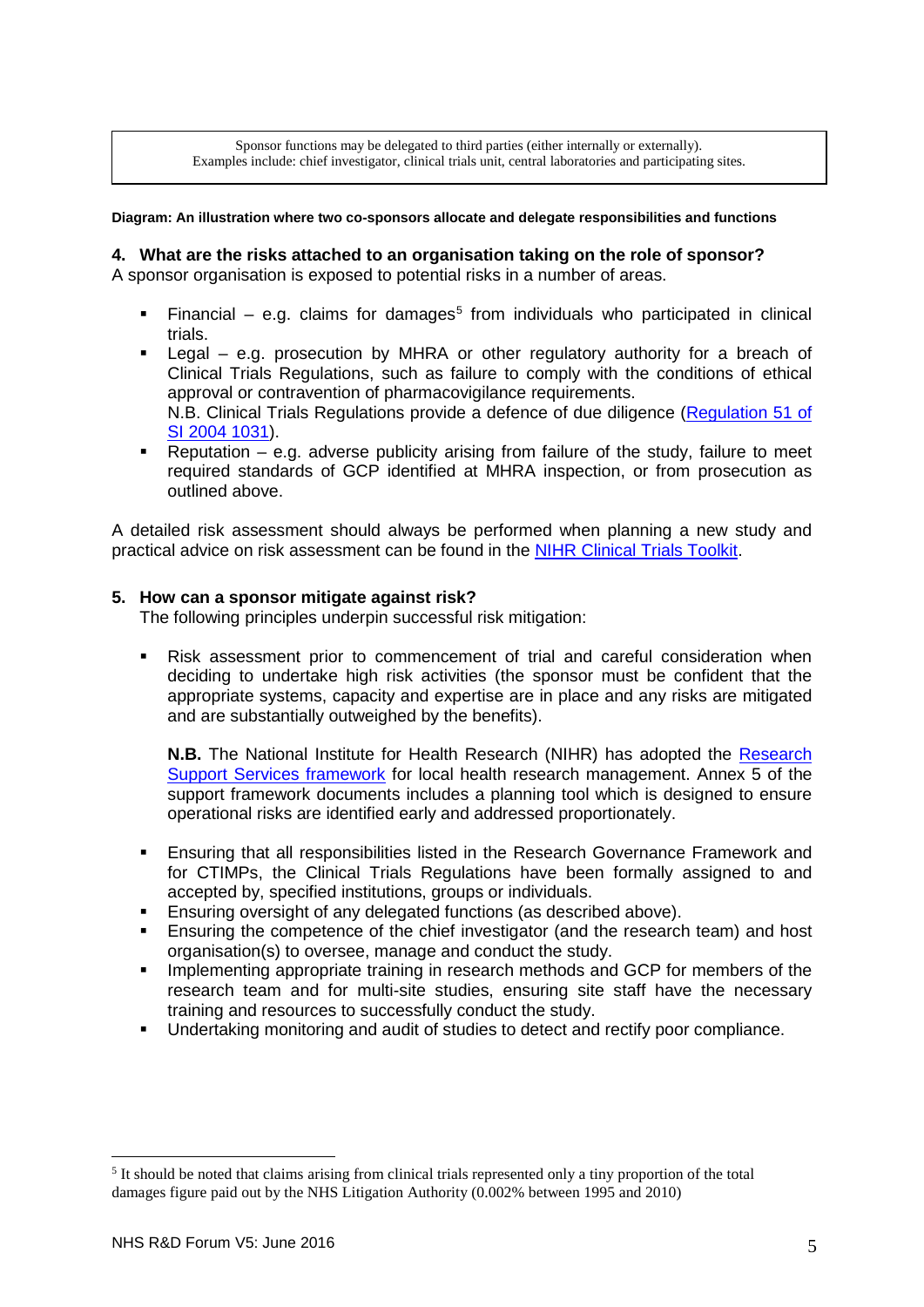#### **6. What are the implications for indemnity with respect to sponsorship?**

A sponsor is responsible for ensuring that provision has been made for the insurance and indemnity to cover the liability of the investigator and sponsor which may arise in relation to the study.

For each study, the sponsors should check that the insurance policies that are used to provide cover contain no exclusions that could impact on the cover for research subjects. NHS indemnity arrangements provide cover for legal liabilities where the NHS has a duty of care (i.e. harm caused by negligence) and for trials run within the NHS, the sponsor must ensure that the research is covered by the NHS indemnity by confirming that NHS permission is in place for each participating site.

#### **7. Can an institution elect to sponsor particular types of studies?**

Institutions are expected to review candidate studies for sponsorship on a case-by-case basis (through a formal application/registration process initiated by the chief investigator) and should only accept the role of sponsor for studies that lie within their range of competence. For example, an organisation that has no experience or infrastructure for the management of clinical trials should avoid acting as a sponsor for such trials unless it can delegate the specific responsibilities to another organisation that has the required expertise. Similarly, an organisation lacking experience managing multi-site studies may be advised to limit itself to sponsoring single centre studies until they have developed the systems (and the competence) to expand their trial portfolio to include multi-site trials.

#### **8. Who acts as the sponsor for Primary Care studies?**

Clinical Commissioning Groups (CCGs) have the power to conduct, commission or assist the conduct of research, and the Social Care Bill creates a duty for CCGs to, "promote research and innovation and the use of research evidence." CCGs should be engaged in supporting, enabling and coordinating others to engage in research activity. Where a CCG or practice wishes to act as Sponsor, R&D offices, which are hosted by a wide range of organisations, act as a source of advice/guidance to highlight the implications of Sponsorship and support organisations in the discharge of their duties. The R&D Forum's Primary Care Working Group has developed a paper that outlines research support activities:

[Local support functions in primary care R&D offices following the implementation of HRA](http://www.rdforum.nhs.uk/content/wp-content/uploads/2015/03/PCSupportFunctions.pdf)  [Approval](http://www.rdforum.nhs.uk/content/wp-content/uploads/2015/03/PCSupportFunctions.pdf)

Independent contractors should be discouraged from becoming sponsors of clinical trials because of the scope of responsibility involved. Where an independent contractor is considering becoming a sponsor, they should contact their professional body and their mutual indemnity society, to ensure that the appropriate safeguards for indemnity are in place. Independent contractors are not covered by NHS indemnity (for further guidance on indemnity arrangements in primary care, see the Indemnity for GPs and other Independent Practitioners in Primary Care).

#### **9. What sponsorship arrangements are appropriate for international studies?**

Guidance on international sponsorship can be found on the [HRA website](http://www.hra.nhs.uk/resources/research-beyond-uk/international-research/) and the following may apply:

## **a) UK organisation acting as a legal representative**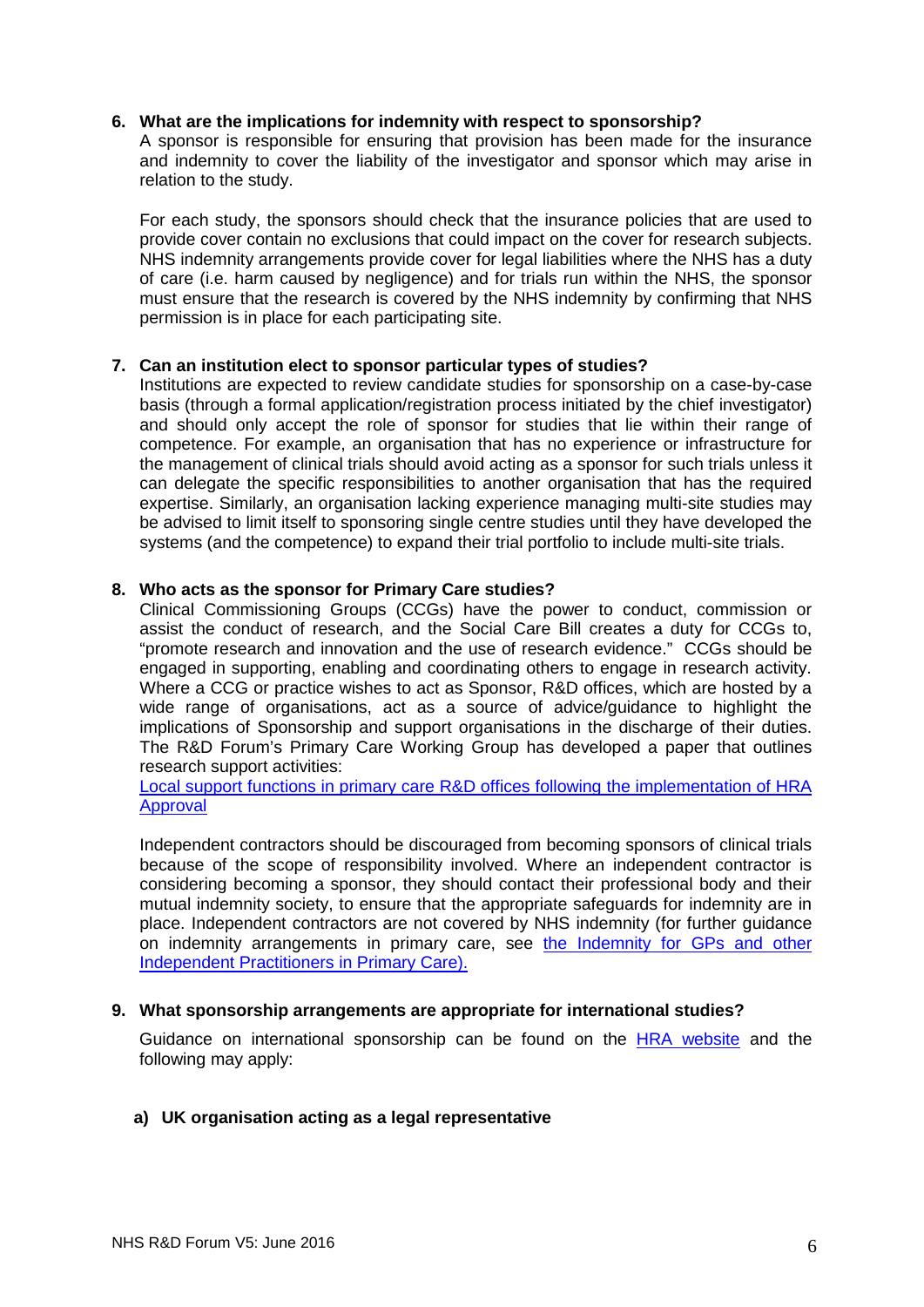For CTIMPs, if the sponsor is not based in the European Economic Area (EEA) $<sup>6</sup>$  $<sup>6</sup>$  $<sup>6</sup>$ , a legal</sup> representative who is established in the EEA must be appointed. The legal representative acts as the agent of the sponsor in the event of any legal proceedings instituted in the EEA (for example, for service of legal documents) but does not take on the legal liabilities of the sponsor. If a UK site is acting as a legal representative, they should ensure contracts are in place with the non-EEA sponsor so that roles and responsibilities are explicitly stated and understood.

## **b) A UK organisation wishing to sponsor a multi-national trial**

Trials that are led by a UK coordinating centre with participating sites outside the UK. In principle, the role of sponsor can be taken by a UK organisation. Competent authority and ethics committee approval is required from each country participating and national regulations to enact the EU Clinical Trials Directive differ widely amongst countries. Not surprisingly, it is often unclear how the responsibilities of a UK sponsor align with those under other national regulations. One possible solution is for a UK organisation to take on sponsorship subject to stringent, legally-binding agreements with each of the non-UK centres and to ensure collaboration is only undertaken with centres that have a proven track record, evidence of robust quality systems and a good knowledge of their own country's regulatory requirements.

The Clinical Trials Regulations define countries outside the European Economic Area (EEA) as 'third countries'. Sponsors with sites in third countries must be aware of the additional requirements relating to such trials; for example, the requirement to enter Suspected Unexpected Serious Adverse Events (SUSARs) from third countries into the European Database.

The European Commission has published the [EU Clinical Trials Regulation](http://eur-lex.europa.eu/legal-content/EN/TXT/HTML/?uri=CELEX:32014R0536&from=EN) which will replace the EU Clinical Trials Directive. The new Regulation recognises the difficulties experienced by non-commercial sponsors conducting international trials and Article 72 sets out new provisions for co-sponsorship.

## **Who acts as the sponsor of student studies?**

According to the Research Governance Framework, the supervisor of a student *may* act as the sponsor for research where the primary objective of the research is educational. However many institutions insist on institutional sponsorship of all their research and do not permit individual sponsorship by supervisors. The Forum does not advocate sponsorship by individuals because of the risks and liabilities involved.

Moreover, it is not always obvious whether the primary objective of a particular study is educational or is to derive new knowledge, nor is it always obvious whether an individual should be regarded as a 'student'. For example, trainees in professions such as Public Health Medicine and Clinical Psychology are required to undertake a research project as part of their training but this is often designed to generate new knowledge in addition to satisfying the training (i.e. educational) requirements.

Questions relating to specific aspects of a study may be directed to the Research Office of the organisation employing the Chief Investigator.

## **10. What costs will be incurred in fulfilling the role of sponsor?**

All studies incur research costs which must be differentiated from other costs (see DH Guidance: [Attributing the costs of health & social care Research & Development -](http://www.dh.gov.uk/en/Publicationsandstatistics/Publications/PublicationsPolicyAndGuidance/DH_133882)

<span id="page-6-0"></span><sup>6</sup> The European Economic Area consists of the EU countries plus Norway, Iceland and Liechtenstein. -